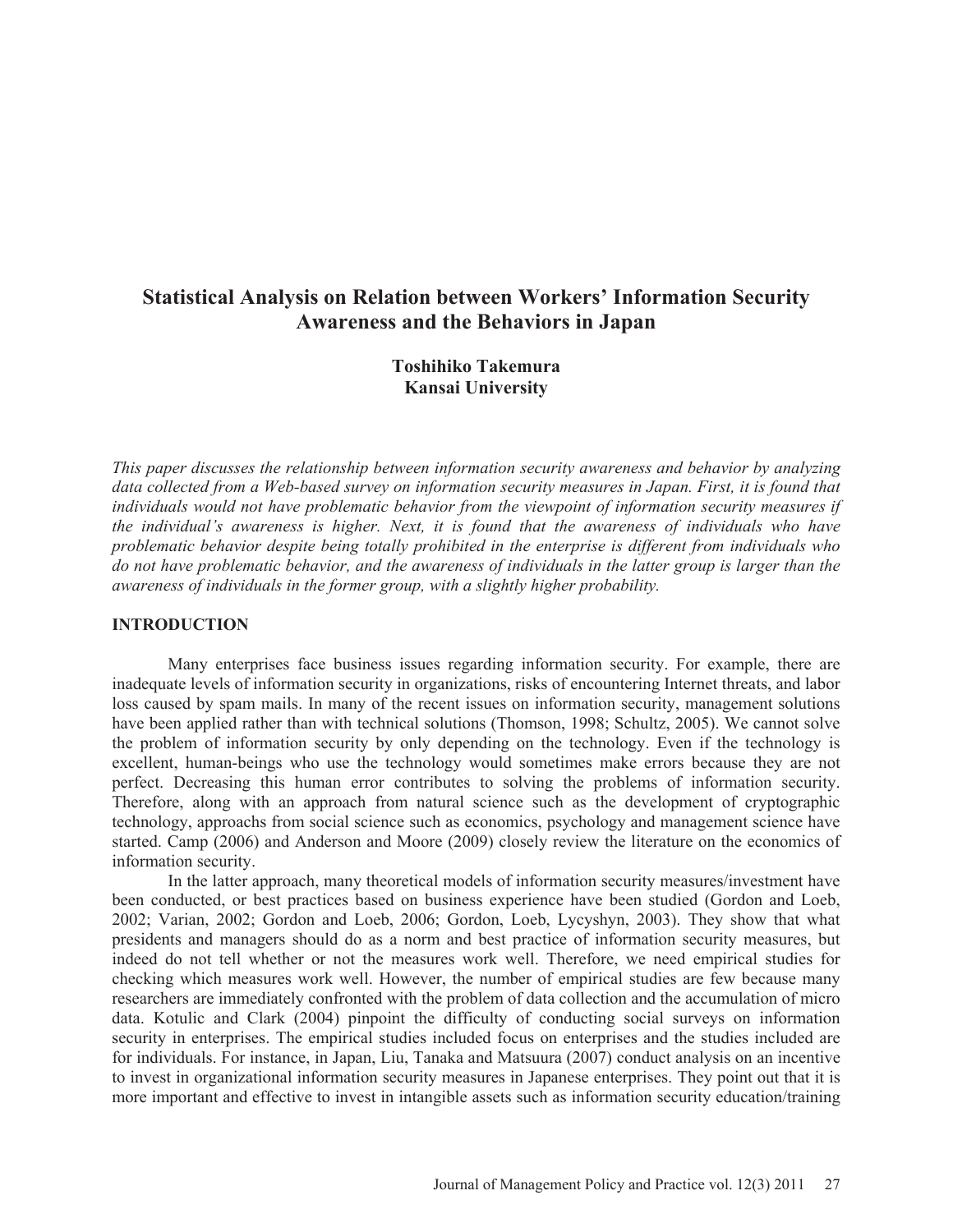or information security management rather than building the information security system. Furthermore, Takemura and Minetaki (2010) analyze statistically the relationship between organizational information security measures and the positive business effects in Japanese enterprises. They confirm positive a relationship between them and that the effects that managers have as being different by each information security manager. Both studies suggest that enriching information security education/training is the an effective measure. This kind of study supplies beneficial information to information security programs or system managers and possesses social significance. However, aspects on behaviors and/or awareness of workers are not necessarily considered in this kind of study. So, we know the incentive to implement for organizational information security measures, but we do not know whether or not the organizational measures may give motivation for individuals who are members of organization.

On the other hand, in recent years, some studies approaching from the individual's information security awareness have appeared. Generally, these kind of studies analyze the individual's awareness and attitude to act upon information security measures based on behavioral economics and social psychology. Their challenge is novel. The current study is included into this stream. In the remaining part of this section, we briefly introduce some previous studies and position this study.

Albrechtsen (2007) conducts interview survey for some IT companies and banks in Norway and confirms that many of the workers are not especially aware of the organizational information security measures and tend to prioritize productivity of work. In addition, Albrechtsen and Hovden (2009) conduct interview surveys for information security managers and employees in some Norwegian enterprises and confirm that there is an information security digital divide between information security managers and employees in many organizations. In their discussion, they claim many of issues on information security would be caused by a lack of employee 's knowledge or awareness rather than inadequate technologies.

As with similar studies in Japan, we have Takemura (2010), and Takemura, Tanaka and Matsuura (2010). Takemura (2010) conducts a Web-based survey for employee ranks in Japanese enterprises and clarifies that information security awareness is different by organizational attributes and individual attributes through statistical analyses. Besides, Takemura, Tanaka and Matsuura (2010) conduct another Web-based survey for information security managers and employee ranks in Japanese enterprises and clarifies that there are awareness gaps on effects of some information security measures between the managers and the employee ranks. Then, they indicate that employee ranks need to improve their information security awareness in order to upgrade the level of organizational information security measure, and they propose to provide information security education and training.

Many previous studies claim that it is important to make employee ranks improve their information security awareness through information security education and training. As the next step, we need to study the relationship between the awareness and behavior. The reason is simple. Even if employee ranks can improve their information security awareness, it is meaningless unless the improvement reflects on their behaviors. That is, we need to investigate how they behave correctly from the viewpoint of information security measure in addition to improving their awareness. Therefore, this paper aims to discuss the relationship between information security awareness and behavior. This purpose is approached by statistically analyzing data collected from Web-based survey on information security measure in Japan. This paper is to contribute to the knowledge about not only the organizational perspective, but also the user's perspective on information security. This study also provides basic information on whether or not information security awareness leads to correct behavior from the viewpoint of information security measures when we can alter the workers' awareness. Furthermore, we supply material for discussing effective information security measures.

#### **FRAMEWORK**

#### **Web-based Survey**

A Web-based survey well-used in the field of marketing is employed as the survey method. However, a Web-based survey has statistical problems called Internet bias because respondents of Webbased surveys are not selected by random sampling (Cooper, 2000). So, it is natural that we carefully need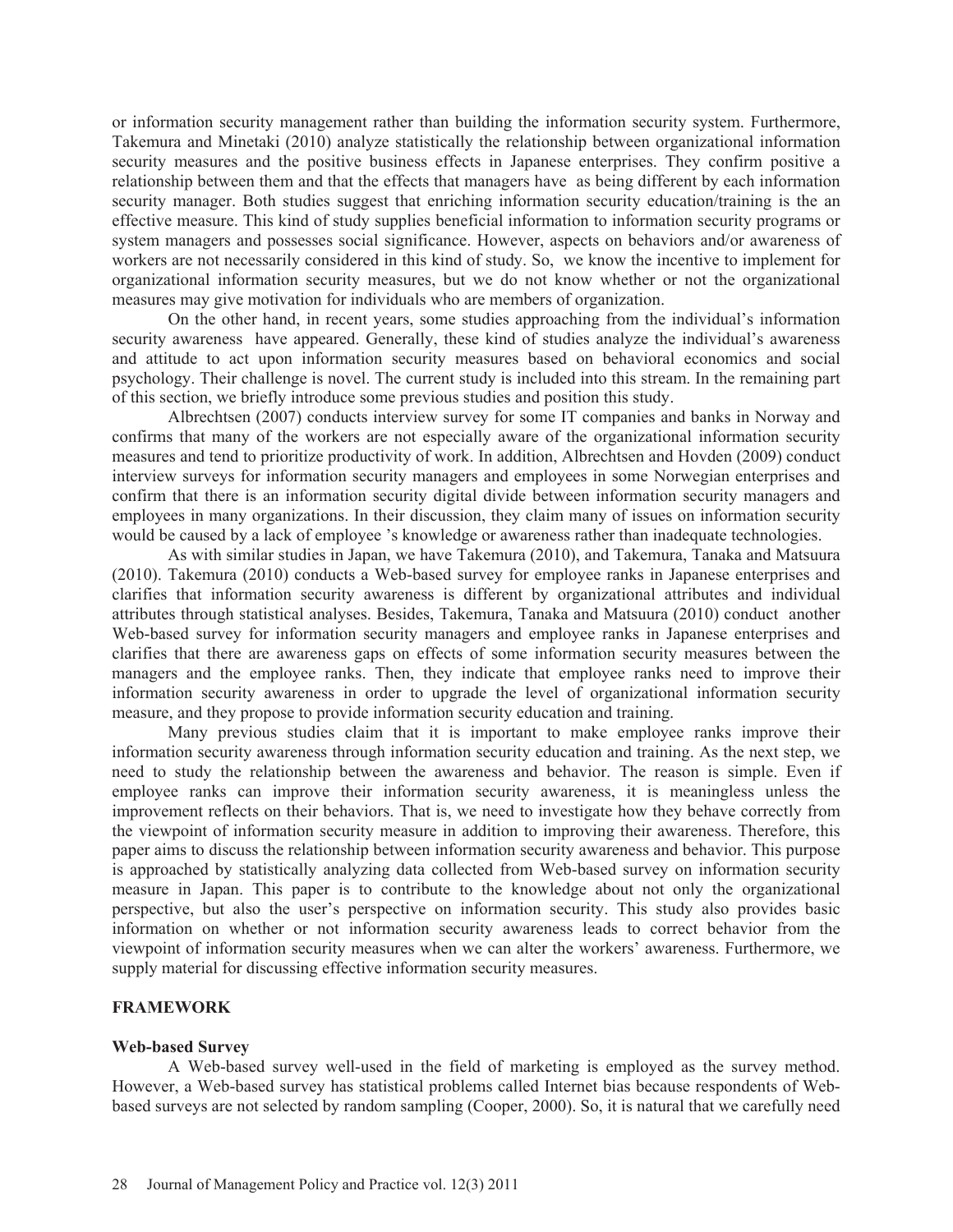to discuss employing a Web-based survey. The Japan Institute for Labour Policy and Training (2005) suggests that it is not necessarily undesirable to use a Web-based survey if the aim of the survey is to offer judgmental materials that are useful for individual and organizational decision making. Of course, we must discuss the accuracy of the survey, but unfortunately we cannot make comparison as there are no similar surveys other than the Web-based surveys. So, we presume that data sets are useful for reasonable analysis but the sample has limited potential for generalizing. In other words, respondents are limited to being individuals registered with the Internet survey company and are somewhat interested in information security measures, but not general individuals.

#### **Survey Design and Survey Overview**

The author conducted a Web-based survey entitled "Survey on Japanese workers' awareness and behavior to information security measures" in March 2010. This study does not aim at presenting a representative picture of organizational information security measures, but rather aims at exploring workers' awareness and behaviors toward information security measures. Since it can be assumed that the respondents are competent and interested in information security, we can also assume that they give a reliable and correct assessment. Hence, the quality and reliability of the study also improves, which might not have been the case for a broader sample of respondents with regard to knowledge and experience.

Subjects of this survey are Japanese people who have been working for more than two years in the same enterprise. This survey asks more than 50 questions, items such as attitude toward risks, individual attributes such as gender and annual income, information security awareness and organizational attributes they belong to. The respondents are pre-arranged by gender, age group and living area in Japan. To arrange three dimensions, we use the data on the size of the population by age group and prefecture divisions in "the number of population and household movements based on basic resident registration on the 31st March 2008" (URL: http://www.stat.go.jp/data/roudou/index.htm).

Generally, a Web-based survey can achieve high collection rates. This survey includes 1,299 respondents (collection rate is around 84.2%).

Table 1 shows the distribution of type and size for the respondents' organizations. The respondents in this survey are well distributed among these variables.

#### **Information Security Awareness and Behavior**

First of all, in this study to measure information security awareness, we use six questionnaires shown in Table 2. These questionnaires are used in Japanese some studies (Takemura, 2010; Takemura, Tanaka and Matsuura, 2010). Each item in Table 2 is assessed on a seven-point scale from 1 = strictly disagree to 7 = strictly agree. Therefore, in this study it is assumed that information security awareness is high if the score of item is high. In addition, we use the score (numerical number) assigned on measuring information security awareness as micro data in the following analysis. Table 2 shows frequency distribution and row ratio of each item that respondents subjectively assessed in the survey.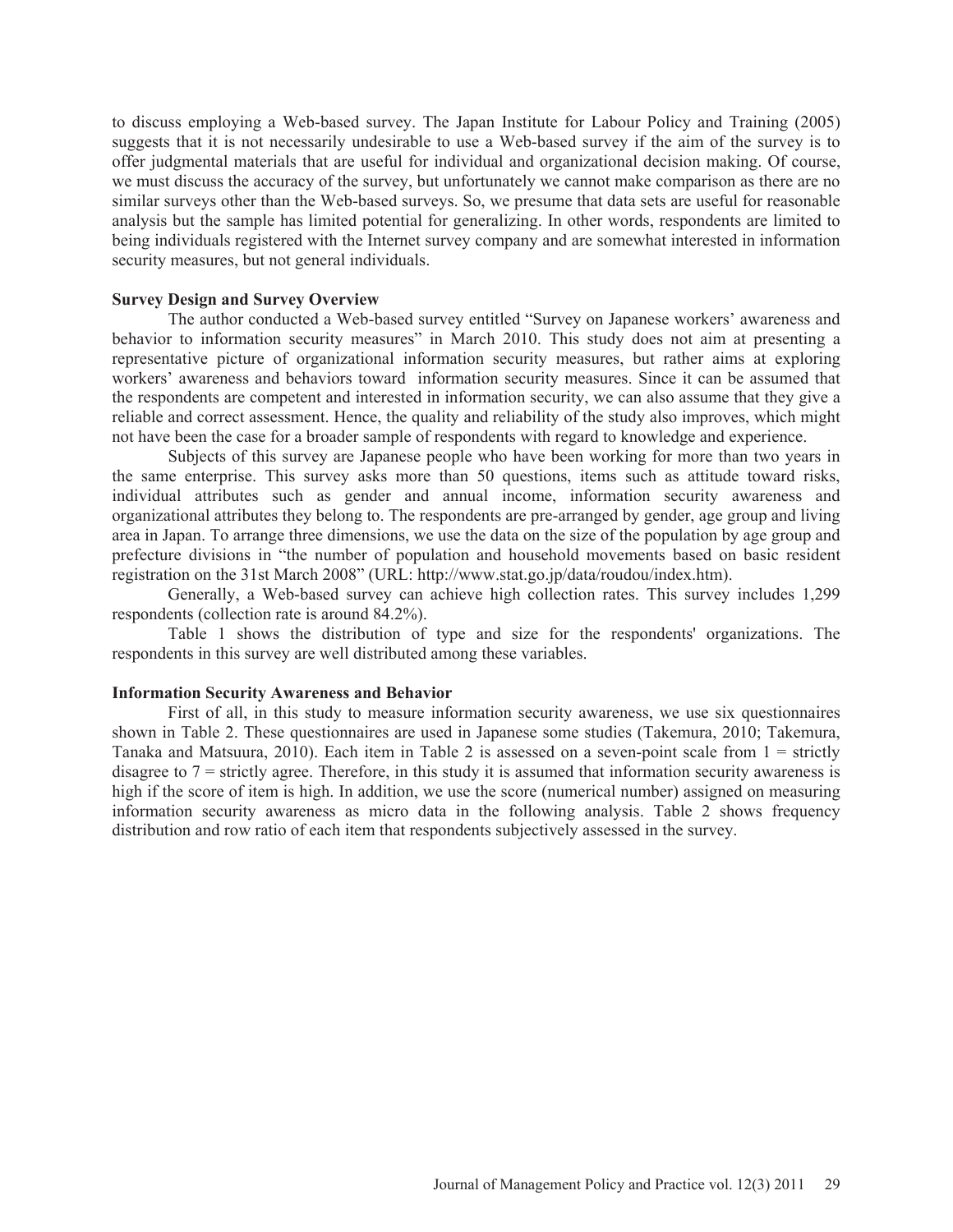| Attribute            | Contents                      |               |                          |             |  |
|----------------------|-------------------------------|---------------|--------------------------|-------------|--|
| Organizational       | Degree of publicness          |               | Listed/non-listed option |             |  |
| attribute            | very few                      | 333<br>25.64% | Listed enterprise        | 591         |  |
|                      | low                           | 483<br>37.18% | Non-listed enterprise    | 45.50%      |  |
|                      | high                          | 338<br>26.02% |                          | 708         |  |
|                      | very high                     | 11.16%<br>145 |                          | 54.50%      |  |
|                      | Number of employees (Persons) |               | Annual sales (Yen)       |             |  |
|                      | < 50                          | 22.48%<br>292 | $< 50$ million           | 5.62%<br>73 |  |
|                      | 50-99                         | 75<br>5.77%   | 50-100 million           | 38<br>2.93% |  |
|                      | 100-999                       | 334<br>25.71% | 100-500 million          | 108         |  |
|                      | 1000-4999                     | 171<br>13.16% | 0.5-3 billion            | 8.31%       |  |
|                      | >5000                         | 399<br>30.72% | $>$ 3 billion            | 106         |  |
|                      | unclear                       | 2.16%<br>28   | unclear                  | 8.16%       |  |
|                      |                               |               |                          | 946         |  |
|                      |                               |               |                          | 72.83%      |  |
|                      |                               |               |                          | 28<br>2.16% |  |
| Individual attribute | Gender                        |               | Working pattern          |             |  |
|                      | Male                          | 54.81%<br>712 | Regular                  | 801         |  |
|                      | Female                        | 587<br>45.19% | Non-regular              | 61.66%      |  |
|                      |                               |               |                          | 498         |  |
|                      |                               |               |                          | 38.34%      |  |
|                      | Age group                     |               | Number of career change  |             |  |
|                      | $15-20$ 's                    | 18.48%<br>240 | Nothing                  | 478         |  |
|                      | 30's                          | 320<br>24.63% | 1 or 2 times             | 36.80%      |  |
|                      | $40^\circ s$                  | 289<br>22.25% | 3-5 times                | 408         |  |
|                      | 50's                          | 20.79%<br>270 | Over 5 times             | 31.41%      |  |
|                      | Over $60's$                   | 180<br>13.86% |                          | 243         |  |
|                      |                               |               |                          | 18.71%      |  |
|                      |                               |               |                          | 170         |  |
|                      |                               |               |                          | 13.09%      |  |
|                      |                               | Education     |                          |             |  |
|                      | Elementary/Junior             | 26.50%<br>341 | University               | 569         |  |
|                      | high school                   |               | Graduate school          | 44.21%      |  |
|                      | High school                   | 2.72%<br>35   | Other                    | 59 4.58%    |  |
|                      | Junior college                | 11.42%<br>147 |                          | 136         |  |
|                      |                               |               |                          | 10.57%      |  |

**TABLE 1 DEMOGRAPHIC DATA FOR THE RESPONDENTS OF THE SURVEY** 

The items in A1)-A4) measure awareness to problematic behavior from the viewpoint of information security measures. From these items, we can investigate whether or not individuals correctly understand that these are the problematic behaviors. On the contrary, the items in A5)-A6) measure awareness to collecting information on information security actively. From these items, we can investigate whether or not individuals understand the necessity of collecting information on information security for the purpose of catching up the latest trend of the security and/or avoiding the various threats.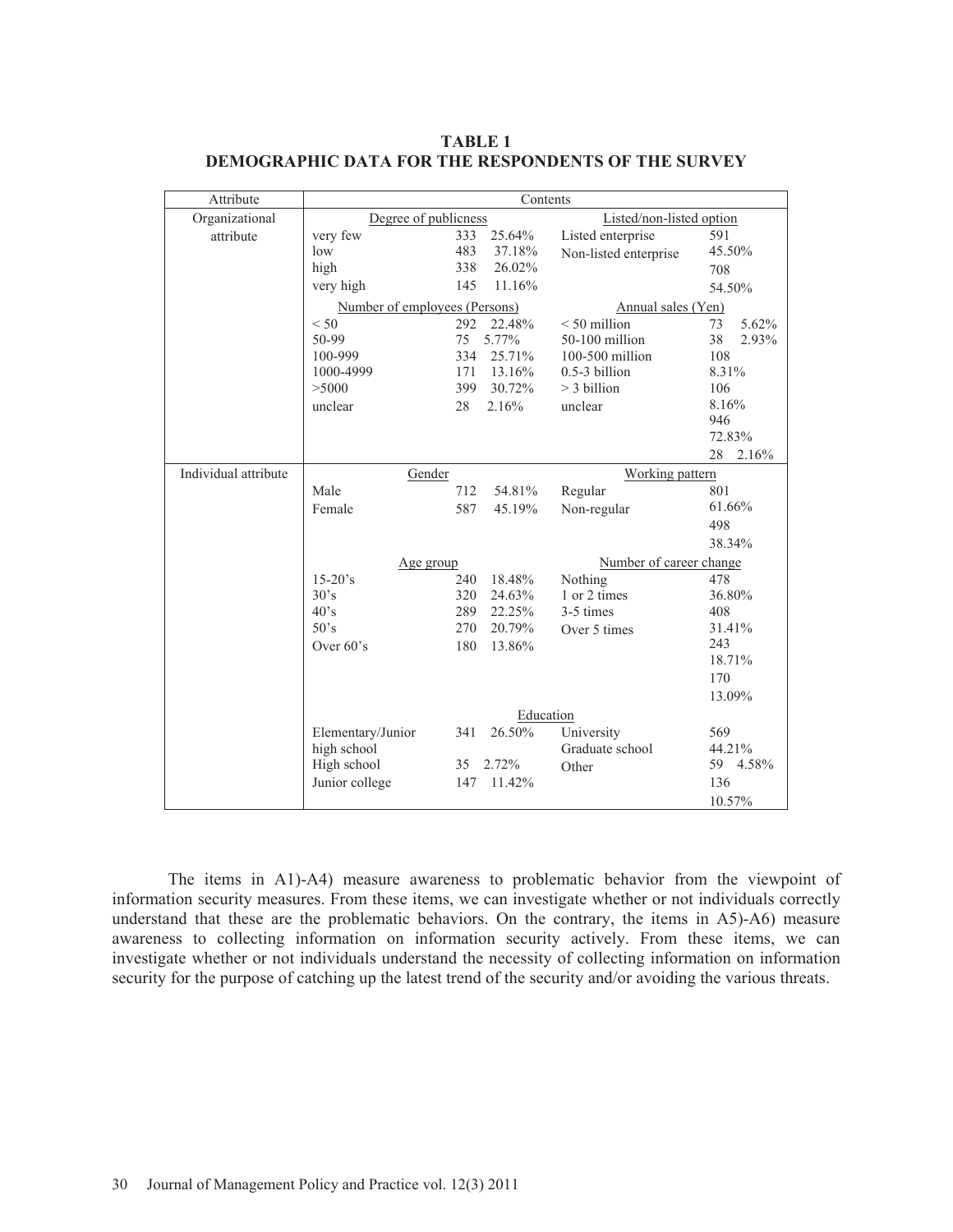| TABLE 2                                            |  |  |  |  |  |
|----------------------------------------------------|--|--|--|--|--|
| SIGNIFICANT VARIABLES FROM THE REGRESSION ANALYSIS |  |  |  |  |  |

|      | Strictly Low $\leq$ Awareness $\geq$ Strictly High |                |       |                |       |       |       |
|------|----------------------------------------------------|----------------|-------|----------------|-------|-------|-------|
|      |                                                    | $\overline{c}$ | 3     | $\overline{4}$ | 5     | 6     | 7     |
|      | 26                                                 | 34             | 37    | 172            | 190   | 347   | 493   |
| A1)  | 2.00                                               | 2.62           | 2.85  | 13.24          | 14.63 | 26.71 | 37.95 |
|      | 17                                                 | 53             | 66    | 371            | 272   | 313   | 207   |
| A2)  | 1.31                                               | 4.08           | 5.08  | 28.56          | 20.94 | 24.10 | 15.94 |
|      | 22                                                 | 54             | 136   | 689            | 236   | 120   | 42    |
| (A3) | 1.69                                               | 4.16           | 10.47 | 53.04          | 18.17 | 9.24  | 3.23  |
|      | 33                                                 | 50             | 78    | 218            | 217   | 361   | 342   |
| A4)  | 2.54                                               | 3.85           | 6.00  | 16.78          | 16.71 | 27.79 | 26.33 |
|      | 15                                                 | 29             | 65    | 461            | 471   | 187   | 71    |
| (A5) | 1.15                                               | 2.23           | 5.00  | 35.49          | 36.26 | 14.40 | 5.47  |
|      | 15                                                 | 24             | 55    | 306            | 525   | 290   | 84    |
| A6)  | 1.15                                               | 1.85           | 4.23  | 23.56          | 40.42 | 22.32 | 6.47  |

A1) It is problematic behavior that business person forwards the mails to his friends when he receive chain mails.

A2) It is problematic behavior that business person connects the Internet by using others' wireless networks not encrypted.

A3) It is problematic behavior that business person would give priority to productivity of work rather than hewing to information security measure.

A4) It is problematic behavior that business person uses a computer without anti-virus software.

A5) Business person should learn information security himself with willingness

A6) Business person should receive education for information security

Next, in this study, we use items with regard to respondents' behaviors or experiences which correspond to seven questionnaires shown in Table 2. Experiences with regard to items in A1)-A3) are evaluated on a four-point scale (1=Never experience, 2=sometimes experience, 3=experience once in a while and  $4=$  frequently experience). In addition, experiences with regard to items in A4)-A6) are evaluated on a binary scale (1=Yes and 2=No). Therefore, in this study it is assumed that individual fairly behaves from the viewpoint of information security measure is high if score of item is low. Tables 3 and 4 show frequency distribution and row ratio of each item.

**TABLE 3 EXPERIMENCE WITH REGARD TO INFORMATION SECURITY (1)** 

|                                                             | Never $\leq$ - Experience $\geq$ Frequently |       |      |      |
|-------------------------------------------------------------|---------------------------------------------|-------|------|------|
|                                                             |                                             |       |      |      |
| B1) I forwards the mails to my friends when I receive chain | 1.136                                       | 12.4  | 38   |      |
| mails.                                                      | 87.45                                       | 9.55  | 2.93 | 0.08 |
| connect the Internet by using others' wireless<br>$B2$ ) I  | 1,106                                       | 122.  | 59   | 12   |
| networks not encrypted.                                     | 85.14                                       | 9.39  | 4.54 | 0.92 |
| B3) I prioritize productivity of work rather over hewing to | 771                                         | 348   | 155  | 25   |
| information security measure.                               | 59.35                                       | 26.79 | 1193 | 1.92 |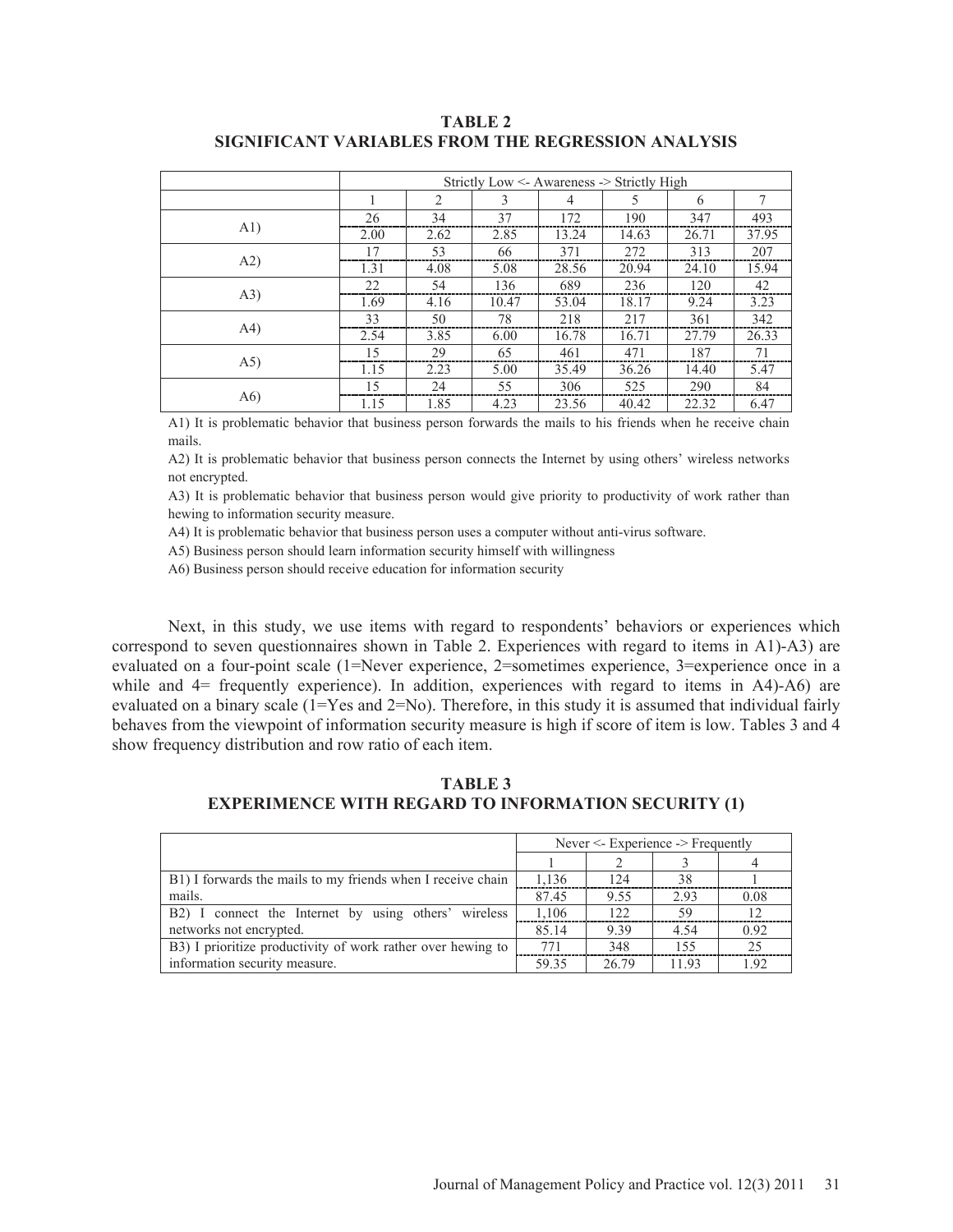|                                                               | 1. Yes | 2. No |
|---------------------------------------------------------------|--------|-------|
| B4) I install anti-virus software in my computer              | 1.111  | 188   |
|                                                               | 85.53  | 14.47 |
| B5) I learn information security himself with willingness     | 279    | 1,020 |
|                                                               | 21.48  | 78.52 |
| B <sub>6</sub> ) I receive education for information security | 325    | 974   |
|                                                               | 25.02  | 74 98 |

## **TABLE 4 EXPERIMENCE WITH REGARD TO INFORMATION SECURITY (2)**

From Table 3, with regard to problematic behavior in B1) and B2), it is found that about 86% of respondents do not take the problematic behavior from the viewpoint of information security measure. On the other hand, from Table 4, it is found that almost respondents have no qualification with regard to information security and that around 75% of the respondents do not necessarily collect information on the latest trend of information security.

Third, as an example, we go over four items with regard to some organizational measures that prevent information the leaks in Table 5. In recent years, many Japanese enterprises have implemented some organizational measure to prevent information leaks. Many of the measures are extreme and totally prohibit employees from use of customer information data in external organizations and/or access to Websites such as 2 Channel. The measures are principally implemented by information security managers or information system managers. They can forcibly have control over employees by implementing these measures. Table 5 shows frequency distribution. The column of Table 5 represents the degree of prohibition in enterprises; totally prohibited or not prohibited, and the row represents existence or nonexistence of respondent's experience.

Here, we are interested in respondents who take the behavior leading to information leak despite totally prohibited in enterprise. Whatever the reason is, the respondents come to break rules.

| Item                                                         | Experience         | Experience | No<br>experience |
|--------------------------------------------------------------|--------------------|------------|------------------|
| C1) External taking out of customer information              | Totally prohibited | 77         | 433              |
| data by portable devices such as USBs                        | Not prohibited     | 96         | 139              |
| C2) Accessing to Website such as 2 Channel                   | Totally prohibited | 49         | 545              |
|                                                              | Not prohibited     | 150        | 187              |
| C <sub>3</sub> ) External taking out of customer information | Totally prohibited | 53         | 447              |
| data by printed paper                                        | Not prohibited     | 81         | 150              |
| C4) taking out mobile computer enterprise-owned              | Totally prohibited | 44         | 375              |
|                                                              | Not prohibited     | 89         | 153              |

#### **TABLE 5 SIGNIFICANT VARIABLES FROM THE REGRESSION ANALYSIS**

In fact, from Table 5, we find that in organizations, around 65% of respondents belong to these items are totally prohibited. Note that respondents who provided unclear answers are excluded from Table 5. From Table 5, it is found that about 8.2-15.1% of respondents who have behavior which may lead to information leaks despite being in a totally prohibited enterprise. In section 3.2, we will conduct an analysis of respondents who have problematic behavior despite being in a totally prohibited enterprise.

### **Hypotheses and Method**

First, I investigated the relationship between information security awareness and behavior by correlation analysis. Since information security awareness and behaviors are measured by ordinal scales, I employed an analysis of Spearman's rank correlation coefficient in this study. Analysis of Spearman's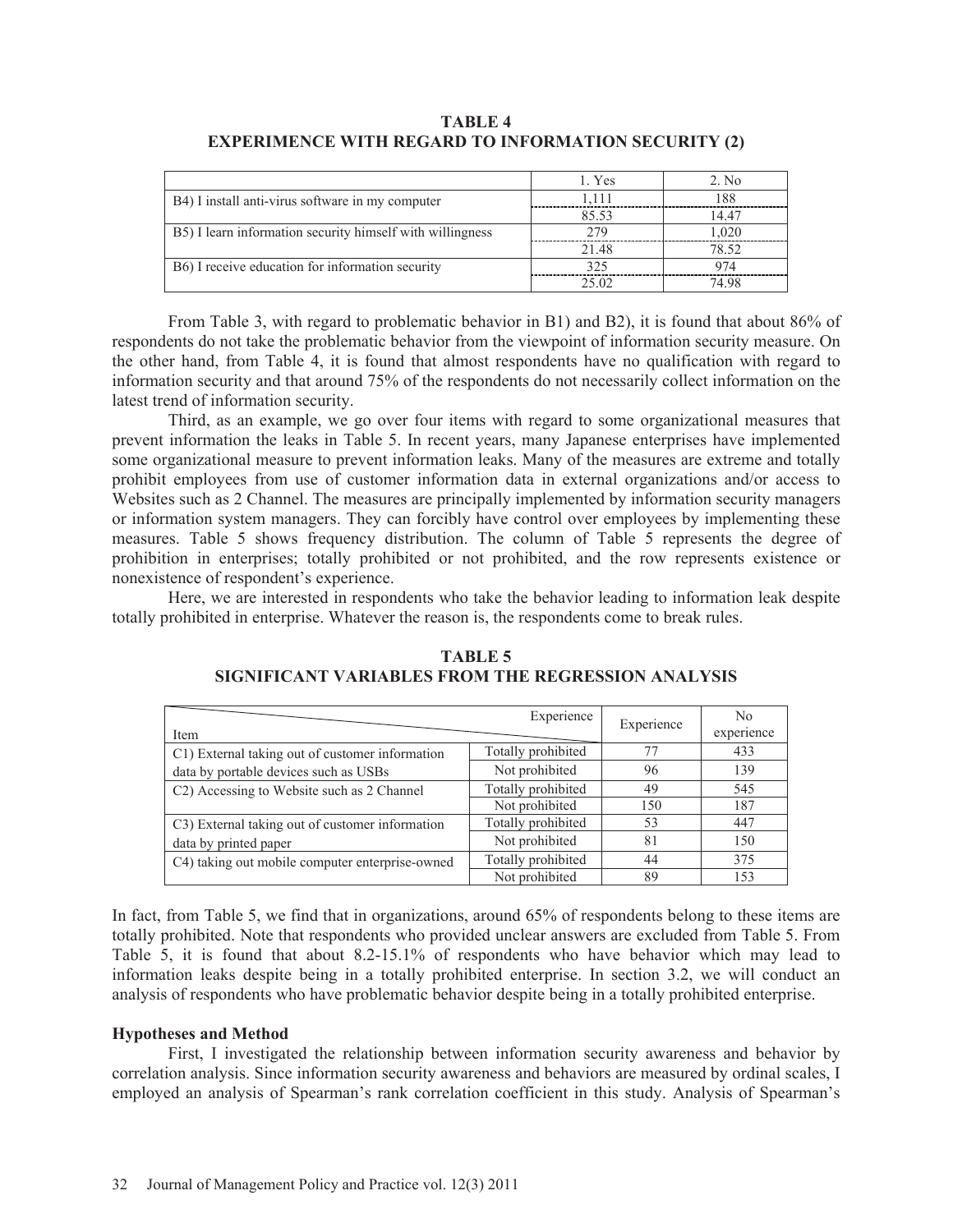rank correlation coefficient offers an advantage of assuming neither regularity nor the homoscedasticity of data. In this analysis, the correlation coefficients between two variables are computed and the coefficients are tested statistically. The analysis tests whether or not Spearman's rank correlation coefficient (Spearman's rho) is zero. Then, null hypothesis is that the population correlation coefficient is zero. Therefore, if the null hypothesis is rejected, we would find that there is positive or negative relation between two variables.

In this study, I make the following hypotheses:

H-1) Individuals who correctly understand the problematic behaviors do not take such problematic behaviors.

H-2) Individuals who understand the necessity of collecting information on information security take such behaviors.

Strictly speaking, a correlation analysis clarifies a relationship between two variables, but does not clarify a causal correlation. Therefore, even if there is a positive relationship between awareness and behavior, we cannot judge awareness change behavior. In this study, it is assumes awareness change behaviors. In the near future, I will check for a causal correlation between awareness and behavior from the viewpoint of social psychology. For instance, if she correctly understands that forwarding the mails to her friends is problematic behavior, she would not forward the mails to her friends. Similarly, if she understands the necessity of receiving education for information security, she would receive information security education. That is, in these examples, Spearman's rank correlation coefficient (Spearman's rho) between A1) (resp. A6)) and B1) (resp. B6)) is expected to be negative (sign). In the other cases, the coefficients are expected to be negative.

Next, an examination of whether or not information security awareness of respondents differs according to respondents' behavior to the concrete measure that enterprises implement using the Mann-Whitney rank sum test. The Mann-Whitney rank-sum test examines whether that two independent samples are from populations with the same distribution by using the Mann-Whitney (two-sample) statistic. This test is a nonparametric method and has features where data do not have to follow to normal distributions. In this analysis, the data are ranked without regard to the sample to which they belong to, Mann-Whitney's U statistic is calculated and the statistics calculated are tested statistically. Here, it tests the null hypothesis that two independent samples are from populations with the same distribution. Concretely, in this study, two independent groups are one group of respondents who take problematic behavior despite totally prohibited in enterprise and the other group of respondents who do not take problematic behavior. I examine whether or not information security awareness of members in both groups differ. If a relationship between information security awareness and behaviors is accepted, then we expect that information security awareness of member in both groups differs.

#### **RESULTS**

#### **Results of Analysis of Spearman's Rank Correlation Coefficient**

Table 6 shows results of analysis of Spearman's rank correlation coefficient with regard to relations between information security awareness and behaviors.

| Case |                  | Spearman's rho | Pr >  t |  |
|------|------------------|----------------|---------|--|
|      | $A1$ ) vs $B1$ ) | $-0.3214$      | 0.0000  |  |
|      | $(A2)$ vs $B2)$  | $-0.2164$      | 0.0000  |  |
|      | $(A3)$ vs $B3)$  | $-0.0223$      | 0.4229  |  |
|      | $(A4)$ vs $B4$ ) | $-0.2916$      | 0.0000  |  |
|      | $(A5)$ vs $B5$ ) | $-0.2578$      | 0.0000  |  |
|      | A6) vs B6)       | $-0.2321$      | 0.0000  |  |

**TABLE 6 SPEARMAN RANK CORRELATION COEFFICIENT RESULTS**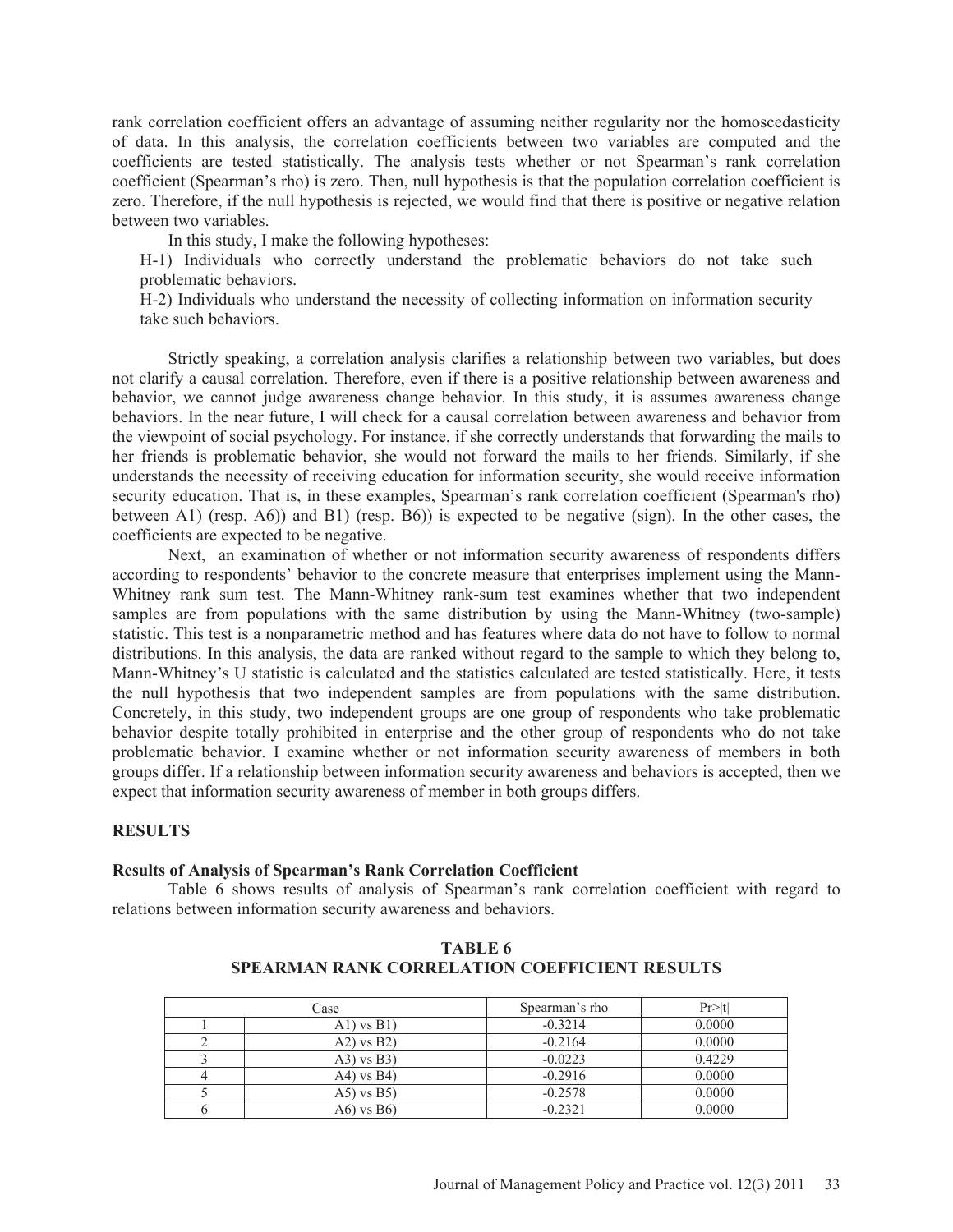From Table 6, we confirm that the relationship between information security awareness and behavior has a negative relationship in all cases excluding Case 3. In addition, with Spearman's rho, these cases are statistically significant at the 1% level. These results support two hypotheses, H-1) and H-2). In other words, it is found that individual would not take problematic behavior from the viewpoint of information security measure if individual's information security awareness is higher. Therefore, we can imagine that improving an individual's information security awareness leads to correct behaviors from the viewpoint of information security measure.

On the other hand, with regard to Case 3, this asserting is not valid because Spearman's rho of this case is not statistically significant. That is, relation between information security awareness and behavior on prioritizing productivity of work rather over hewing to information security measure is independent. Thus, even if individual considers that prioritizing productivity of work rather over hewing to information security measure is problematic behavior, his awareness would not affect his behavior. With regard to relation between productivity of work and information security measure, the other factors may influence to behavior, not the information security awareness. Albrechtsen (2007) points out that it is important to clarify relation between productivity of work and information security measure from the viewpoint of implementing the effective information security measure in organization. Therefore, additional analysis would be desired.

#### **Results of the Mann-Whitney Rank-Sum Test**

Table 7 shows the results of the Mann-Whitney rank-sum test with regard to the information security awareness of respondents who belong to enterprises that implement the organizational measures to prevent information leak. Note that in Table 7 U is Mann-Whitney's U statistic and "p" is probability that the variable for experience group is larger than the variable for no experience group. The probability is computed by  $p=U/(n_0n_n)$ , where  $n_e$  and  $n_n$  represent the size of two groups, respectively.

|      | C <sub>1</sub> |          |                | C <sub>2</sub> |         |          |         |              |
|------|----------------|----------|----------------|----------------|---------|----------|---------|--------------|
|      | U              | Z        | Pr> z          | p              | U       | Z        | Pr >  z | p            |
| A1)  | 13335          | $-2.936$ | 0.0033         | 0.400          | 7960.5  | $-4.903$ | 0.0000  | 0.298        |
| A2)  | 12932.5        | $-3.219$ | 0.0013         | 0.388          | 9057    | $-3.824$ | 0.0001  | 0.339        |
| (A3) | 14519          | $-1.924$ | 0.0543         | 0.435          | 10534.5 | $-2.618$ | 0.0089  | 0.394        |
| A4)  | 14361.5        | $-1.993$ | 0.0462         | 0.431          | 8745.5  | $-4.116$ | 0.0000  | 0.327        |
| (A5) | 14941          | $-1.520$ | 0.1285         | 0.448          | 9727    | $-3.301$ | 0.0010  | 0.364        |
| A6)  | 14591          | $-1.821$ | 0.0687         | 0.438          | 7798.5  | $-5.062$ | 0.0000  | 0.292        |
|      |                |          | C <sub>3</sub> |                | C4      |          |         |              |
|      | U              | Z        | Pr >  z        | <sub>n</sub>   | U       | Z        | Pr> z   | $\mathbf{D}$ |
| A1)  | 8985           | $-3.021$ | 0.0025         | 0.379          | 5390.5  | $-3.921$ | 0.0001  | 0.327        |
| A2)  | 8174           | $-3.779$ | 0.0002         | 0.345          | 5147.5  | $-4.179$ | 0.0000  | 0.312        |
| (A3) | 11121.5        | $-0.783$ | 0.4337         | 0.469          | 6903    | $-1.922$ | 0.0546  | 0.418        |
| A4)  | 9152           | $-2.780$ | 0.0054         | 0.386          | 5528.5  | $-3.672$ | 0.0002  | 0.335        |
| (A5) | 10095          | $-1.844$ | 0.0652         | 0.426          | 6409.5  | $-2.533$ | 0.0113  | 0.388        |
| A6)  | 9901.5         | $-2.043$ | 0.0411         | 0.418          | 5341    | $-3.996$ | 0.0001  | 0.324        |

## **TABLE 7 MANN-WHITNEY RANK SUM RESULTS**

It is found that the respondents' information security awareness is different in many items. With regard to A3), in almost all cases (median of) information security awareness of member in two groups is not different at least at a 5% significant level. After all, with regard to productivity of work, other factors may influence the behavior, not the information security awareness. In addition, with regard to A5) in C1 and C3, (median of) information security awareness of member in two groups is not different at least 5% significant level, too. Furthermore, the probability that the awareness of members in the experience group is larger than the awareness of members in the non-experience group at less than about 0.5 in all cases. That is, (median of) information security awareness of member in group who take problematic behavior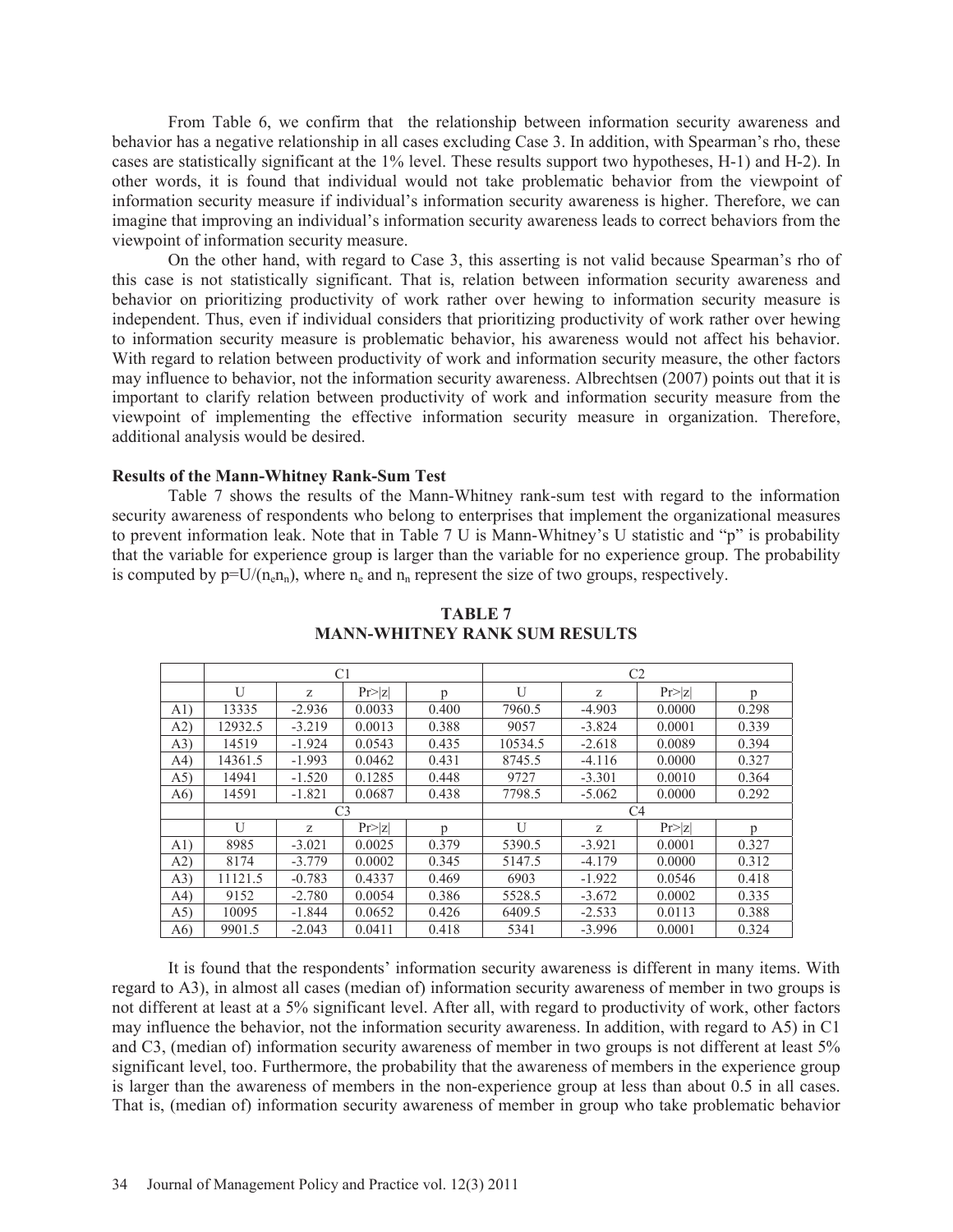despite totally prohibited in the enterprise is different from one of the other groups who do not have problematic behavior, and the information security awareness of members in the latter group is larger than the awareness of members in the former group with slightly high probability.

#### **SUMMARY AND FUTURE WORK**

This paper discusses the relationship between information security awareness and behavior. This purpose is approached by statistically analyzing data collected from a Web-based survey on information security measures in Japan. First of all, from the results of the analysis of Spearman's rank correlation coefficient, it is found that individuals would not have problematic behavior from the viewpoint of information security measure if individual's information security awareness is higher. Next, from the results of the Mann-Whitney rank-sum test, it is found that information security awareness of individuals who have problematic behavior despite being in a totally prohibited enterprise is different from one of individuals who do not have problematic behavior, and the information security awareness of individuals in the latter group is larger than the awareness of individuals in the former group with a slightly higher probability. However, with regard to the item that prioritizes productivity of work rather than information security measures, we can confirm neither relationship with behavior nor difference of information security awareness of member in two groups exists.

From the results of analyses, some employee ranks break rules even if enterprises implement some organizational measures to prevent information leaks. If anything, their information security awareness tends to be low. We should look to improve their awareness through information security education and training, as one method noted.

Finally, let us briefly explain future works. As mentioned in section 1, studies on the "economics of information security" are not only meaningful in the social sciences, but also essential in business practices. Researchers have an order of mission that continues to deeply analyze information security measures by approaching them from the social sciences. Therefore, from the other aspects, we will supply more empirical studies by using some statistical methods and micro data collected from the survey in the near future.

### **REFERENCES**

Albrechtsen, E. (2007). A Qualitative Study of Users' Views on Information Security. *Computer and Security*, 26, 276-289.

Albrechtsen, E., & Hovden, J. (2009). The Information Security Digital Divide between Information Security Managers and Users. *Computer Security*, 28, 476-490.

Anderson, R., & Moore, T. (2009). Information Security: Where Computer Science, Economics and Psychology Meet. *Philosophical Transactions of the Royal Society*, 367, 2717-2727.

Camp, L.J. (2006). The State of Economics of Information Security. http://citeseerx.ist.psu.edu/viewdoc/download?doi=10.1.1.99.6038&rep=rep1&type=pdf, 2006

Couper, M.P. (2000). Web Surveys: A Review of Issues and Approaches. *Public Opinion Quarterly*, 64, 464-494.

Gordon, L.A., & Loeb, M.P. (2002). The Economics of Information Security Investment. *ACM Transactions on Information and System Security*, 5, 438-457.

Gordon, L.A., Loeb, M.P., & Lycyshyn, W. (2003). Sharing Information on Computer Systems Security: An Economic Analysis. *Journal of Accounting and Public Policy*, 22, (6), 461-485.